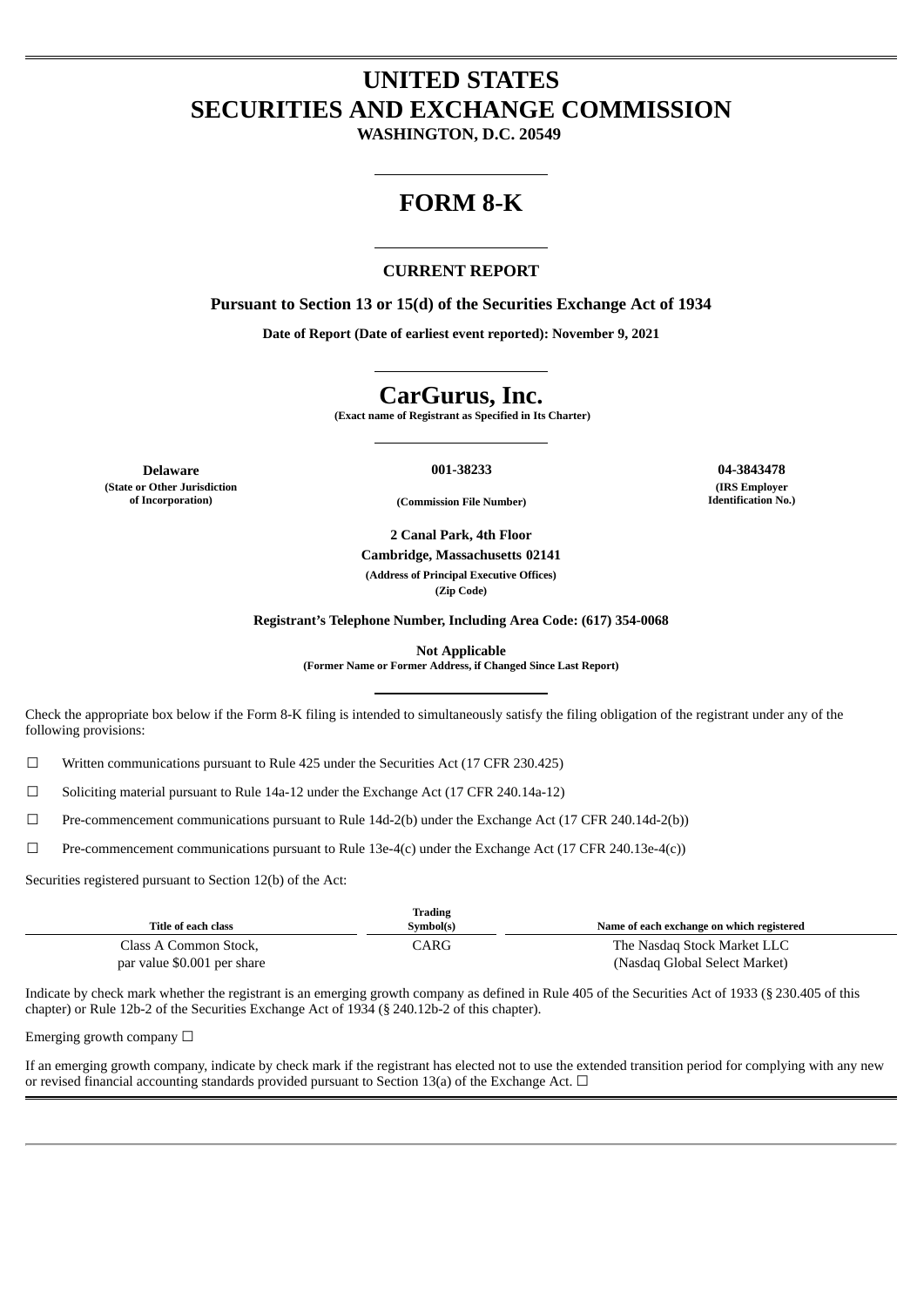#### **Item 2.02 Results of Operations and Financial Condition.**

On November 9, 2021, CarGurus, Inc. (the "Company") announced its financial results for the quarter ended September 30, 2021. The full text of the press release issued by the Company in connection with the announcement is furnished as Exhibit 99.1 to this Current Report on Form 8-K.

The information in this Item 2.02 and in the press release attached as Exhibit 99.1 hereto is intended to be furnished and shall not be deemed "filed" for purposes of Section 18 of the Securities Exchange Act of 1934, as amended (the "Exchange Act"), or otherwise subject to the liabilities of that section, nor shall it be deemed incorporated by reference in any filing under the Securities Act of 1933, as amended, or the Exchange Act, except as expressly set forth by specific reference in such filing.

#### **Item 9.01 Financial Statements and Exhibits.**

#### **(d) Exhibits.**

| Exhibit |                                                                                                                                   |
|---------|-----------------------------------------------------------------------------------------------------------------------------------|
| No.     | Description                                                                                                                       |
| 99.1    | Press Release of CarGurus, Inc. dated November 9, 2021, reporting its financial results for the quarter ended September 30, 2021, |
|         | furnished hereto.                                                                                                                 |
| 104     | Cover Page Interactive Data File (embedded with the Inline XBRL document).                                                        |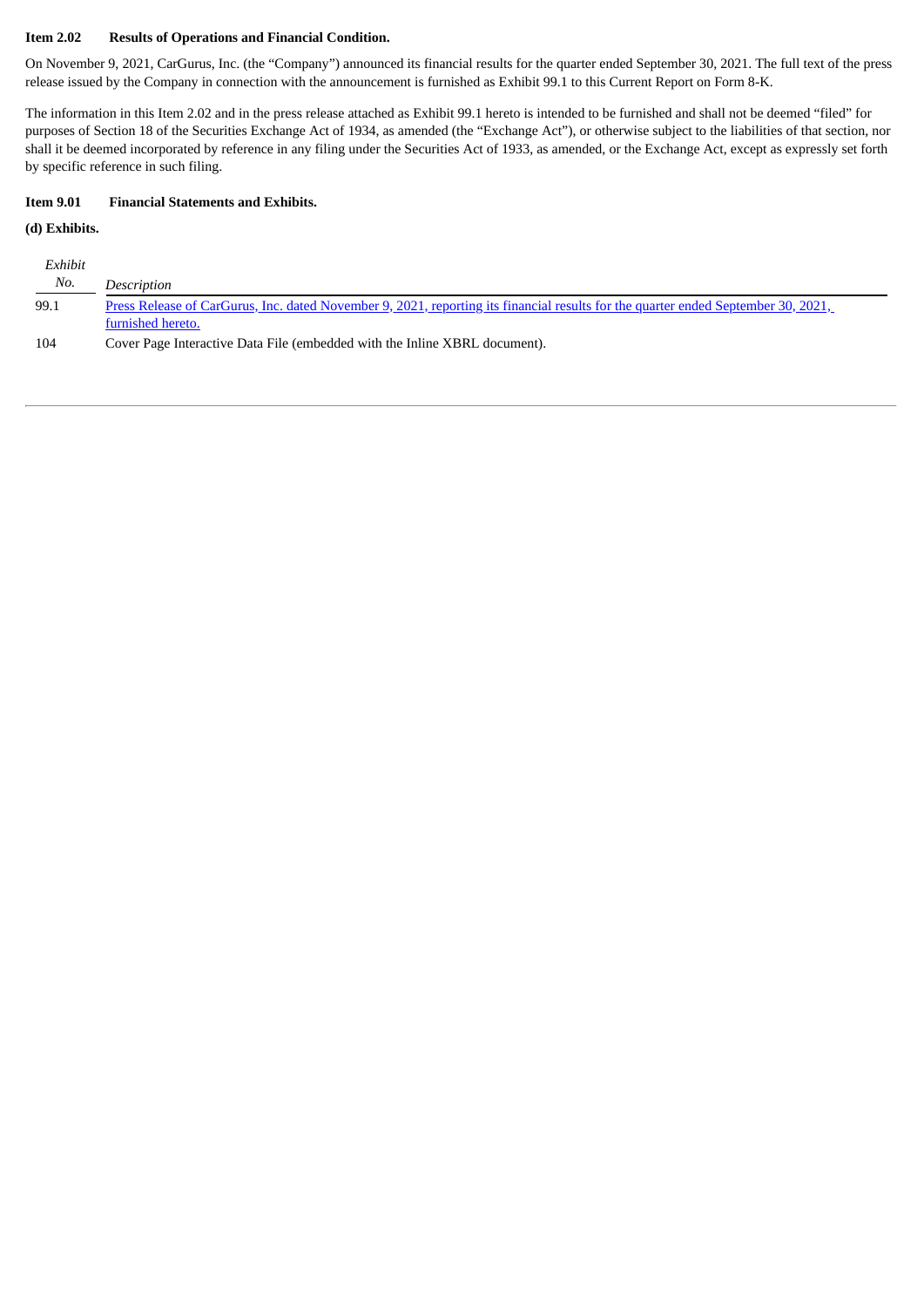#### **SIGNATURES**

Pursuant to the requirements of the Securities Exchange Act of 1934, the registrant has duly caused this report to be signed on its behalf by the undersigned thereunto duly authorized.

#### **CARGURUS, INC.**

Date: November 9, 2021 By: /s/ Scot Fredo

Name: Scot Fredo Title: Chief Financial Officer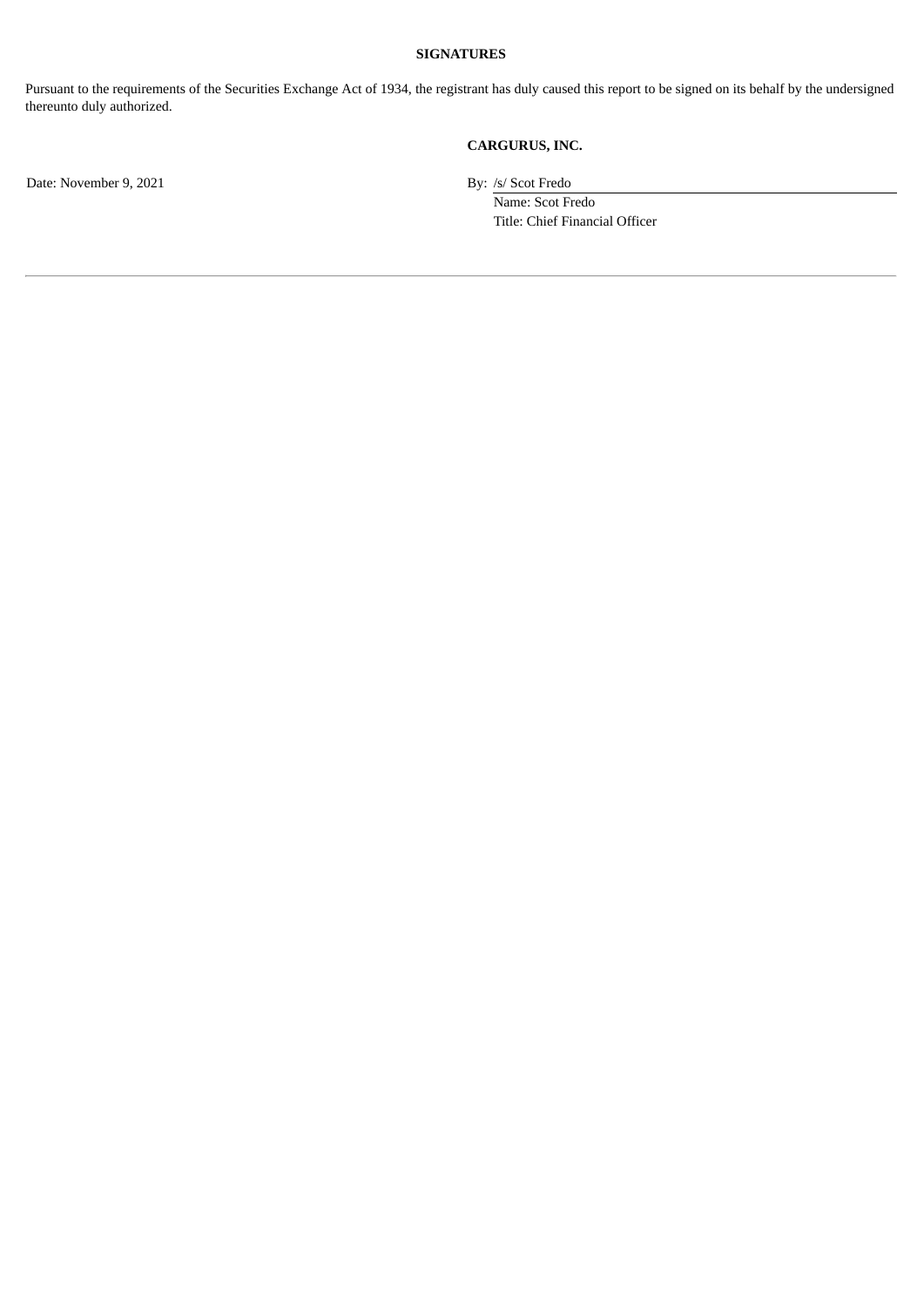# <span id="page-3-0"></span>*CarGurus*

#### **CarGurus Announces Third Quarter 2021 Results**

#### *Third Quarter Highlights:*

- **Total revenue of \$222.9 million, an increase of 51% year-over-year**
- **GAAP operating income of \$40.1 million; non-GAAP operating income of \$63.1 million**
- **GAAP consolidated net income of \$29.3 million; non-GAAP consolidated net income of \$49.5 million**
- **GAAP net income attributable to common stockholders of \$29.2 million; non-GAAP net income attributable to common stockholders of \$46.3 million**
- **Cash, cash equivalents and short-term investments of \$321.1 million**
- **Consolidated Adjusted EBITDA of \$65.9 million; Adjusted EBITDA of \$62.5 million**

**CAMBRIDGE, MA: November 9, 2021** — CarGurus, Inc. (Nasdaq: CARG), a multinational, online automotive platform for buying and selling vehicles, today announced financial results for the third quarter ended September 30, 2021.

"We are thrilled to have exceeded our guidance for the quarter," said Jason Trevisan, Chief Executive Officer of CarGurus. "Performance this quarter was driven by three key factors: our ongoing evolution from a listings business to an end-to-end transaction-enabled marketplace, our partnership with dealers to develop innovative digitally initiated solutions, and finally, our ability to provide consumers a self-selective digital retail journey when buying or selling a vehicle. With these three areas driving our performance during the third quarter, we were pleased to see strong dealer penetration of our CarOffer platform, swift execution and rapid expansion of CarGurus Instant Max Cash Offer, and continued innovation as we bring digitally initiated capabilities to our consumer audience and dealer partners."

#### **Revenue**

- Total revenue was \$222.9 million, an increase of 51% compared to \$147.5 million in the third quarter of 2020.
- Marketplace subscription revenue was \$144.6 million, an increase of 11% compared to \$130.0 million in the third quarter of 2020.
- Wholesale and other revenue was \$78.3 million, an increase of 347% compared to \$17.5 million in the third quarter of 2020.

#### **Operating Income**

- GAAP operating income was \$40.1 million, or 18% of total revenue, compared to \$43.6 million, or 30% of total revenue, in the third quarter of 2020.
- Non-GAAP operating income was \$63.1 million, or 28% of total revenue, compared to \$55.1 million, or 37% of total revenue, in the third quarter of 2020.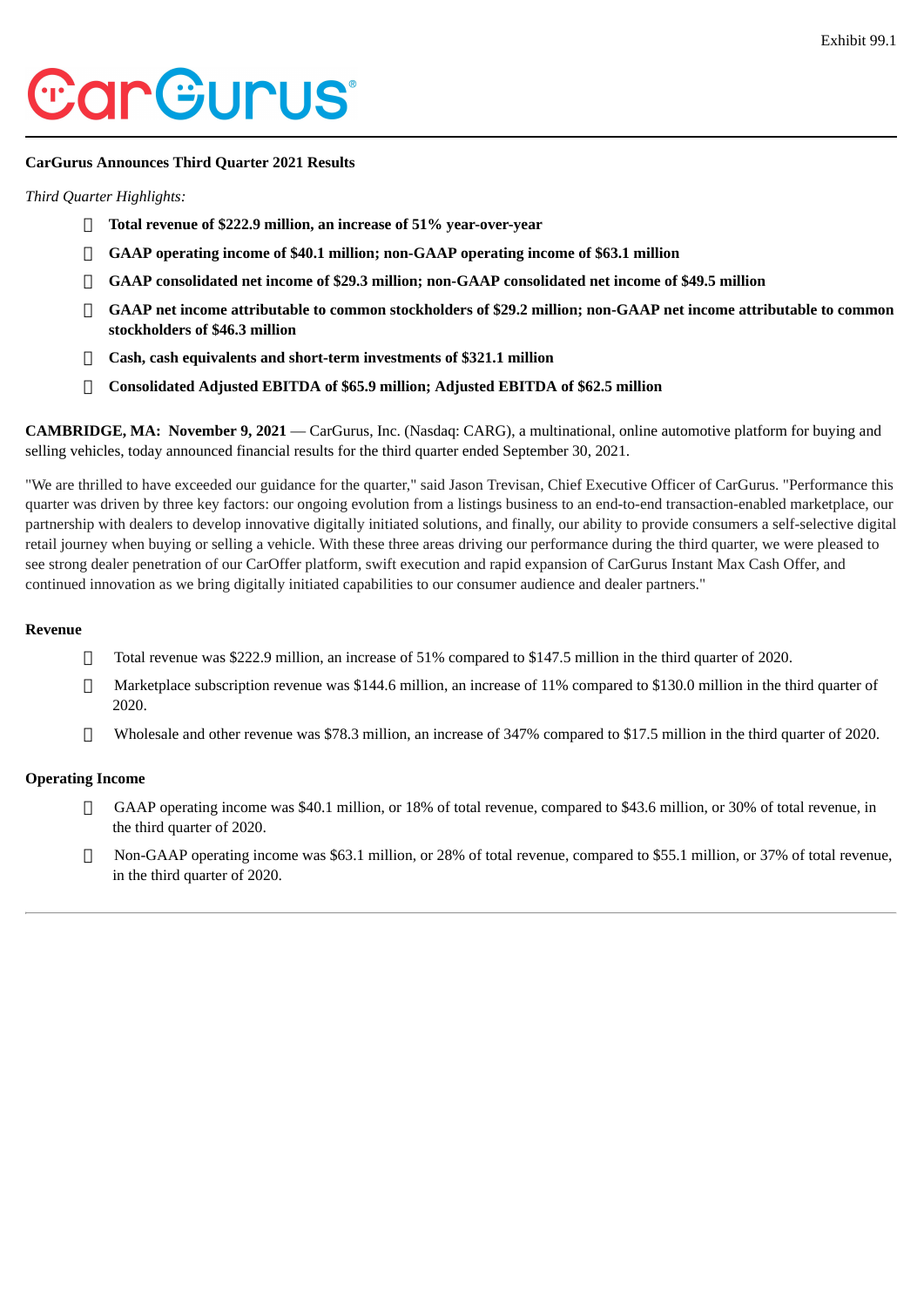#### Consolidated Net Income, Net Income Attributable to Common Stockholders, Consolidated Adjusted EBITDA, & Adjusted EBITDA

- GAAP consolidated net income was \$29.3 million during the third quarter ended September 30, 2021, compared to \$32.6 million during the third quarter ended September 30, 2020.
- Non-GAAP consolidated net income was \$49.5 million during the third quarter ended September 30, 2021, compared to \$41.9 million during the third quarter ended September 30, 2020.
- GAAP net income attributable to common stockholders was \$29.2 million, or \$0.24 per fully diluted share, during the third quarter ended September 30, 2021, compared to \$32.6 million, or \$0.29 per fully diluted share, during the third quarter ended September 30, 2020.
- Non-GAAP net income attributable to common stockholders was \$46.3 million, or \$0.38 per fully diluted share, during the third quarter ended September 30, 2021, compared to \$41.9 million, or \$0.37 per fully diluted share, during the third quarter ended September 30, 2020.
- Consolidated Adjusted EBITDA, a non-GAAP metric, was \$65.9 million for the third quarter ended September 30, 2021, compared to \$57.0 million for the third quarter ended September 30, 2020.
- Adjusted EBITDA, a non-GAAP metric, was \$62.5 million for the third quarter ended September 30, 2021, compared to \$57.0 million for the third quarter ended September 30, 2020.

#### **Balance Sheet and Cash Flow**

- As of September 30, 2021, CarGurus had cash, cash equivalents and short-term investments of \$321.1 million and no debt.
- CarGurus generated \$53.7 million in cash from operations and \$51.4 million in free cash flow, a non-GAAP metric, during the third quarter of 2021, compared to having generated \$73.9 million in cash from operations and \$72.4 million in free cash flow during the third quarter of 2020.

#### **Third Quarter Business Metrics** (1)

- U.S. revenue was \$211.6 million in the third quarter of 2021, an increase of 53% compared to \$138.4 million in the third quarter of 2020. U.S. marketplace subscription revenue was \$134.3 million in the third quarter of 2021, an increase of 10% compared to \$121.8 million in the third quarter of 2020. U.S. wholesale and other revenue was \$77.3 million in the third quarter of 2021, an increase of 366% compared to \$16.6 million in the third quarter of 2020. GAAP operating income in the U.S. was \$41.9 million, a decrease of (10%) compared to \$46.5 million in the third quarter of 2020.
- $\Box$  International revenue was \$11.4 million in the third quarter of 2021, an increase of 25% compared to \$9.1 million in the third quarter of 2020. International marketplace subscription revenue was \$10.3 million in the third quarter of 2021, an increase of 27% compared to \$8.1 million in the third quarter of 2020. International wholesale and other revenue was \$1.0 million in the third quarter of 2021, an increase of 12% compared to \$0.9 million in the third quarter of 2020. GAAP operating loss in International markets was (\$1.9) million, a reduction in loss of 36% compared to a loss of (\$2.9) million in the third quarter of 2020.
- $\Box$  Total paying dealers were 30,754 at September 30, 2021, an increase of 2% compared to 30,162 at September 30, 2020. Of the total paying dealers at September 30, 2021, U.S. and International accounted for 23,979 and 6,775, respectively, compared to 23,659 and 6,503, respectively, at September 30, 2020.
- Quarterly Average Revenue per Subscribing Dealer ("QARSD") in the U.S. was \$5,602 as of September 30, 2021, an increase of 9% compared to \$5,133 as of September 30, 2020.
- QARSD in International markets was \$1,524 as of September 30, 2021, an increase of 21% compared to \$1,256 as of September 30, 2020.
- $\Box$  Website traffic and consumer engagement metrics for the third quarter of 2021 were as follows: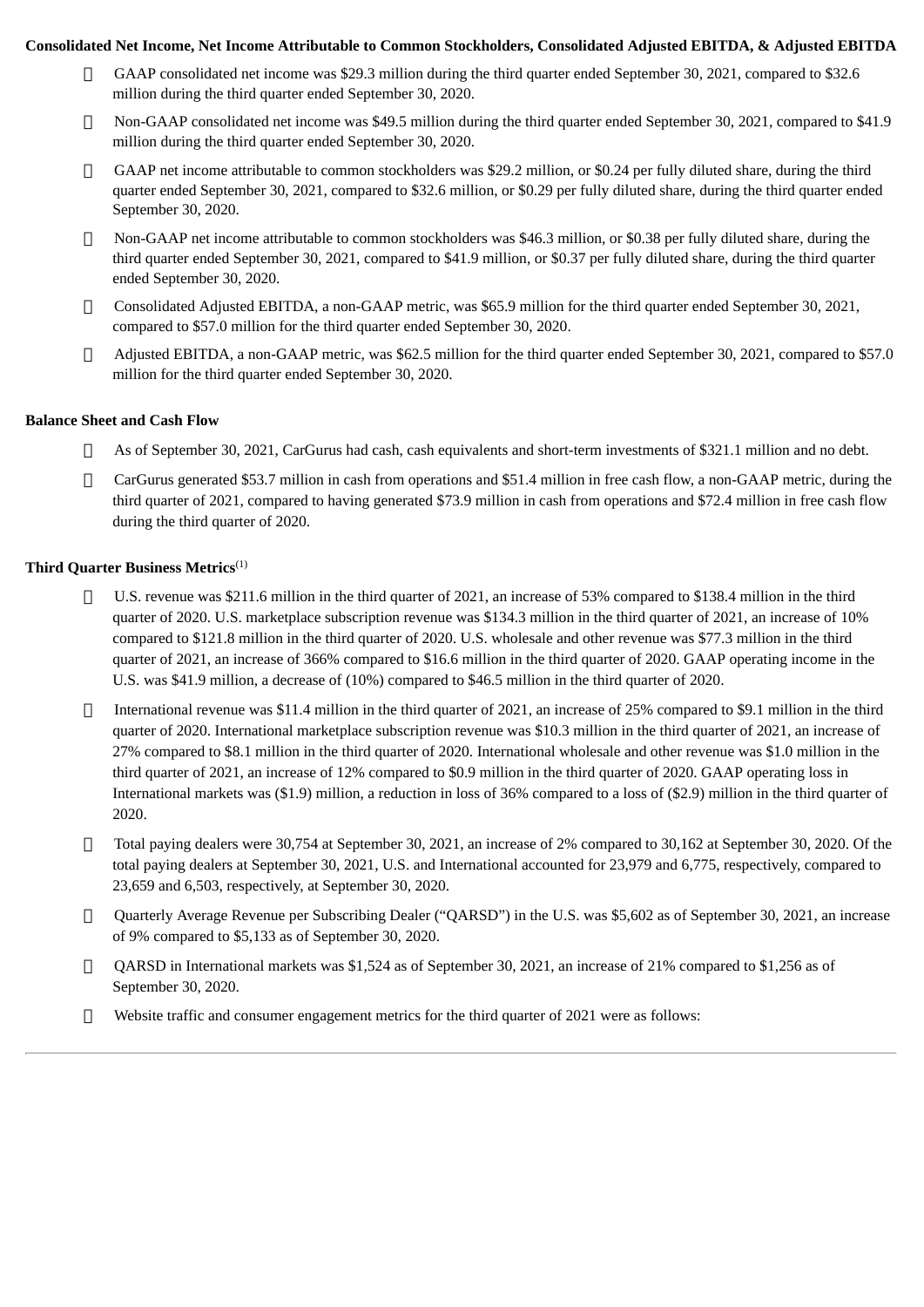- o U.S. average monthly unique users were 28.8 million, a decrease of (25%) compared to 38.7 million in the third quarter of 2020. U.S. average monthly sessions were 71.2 million, a decrease of (25%) compared to 94.3 million in the third quarter of 2020.
- o International average monthly unique users were 7.5 million, a decrease of (4%) compared to 7.8 million in the third quarter of 2020. International average monthly sessions were 17.1 million, a decrease of (6%) compared to 18.3 million in the third quarter of 2020.
- (1) CarOffer is excluded from the metrics presented for paying dealers, QARSD, users and sessions.

#### **Fourth Quarter and Full-Year 2021 Guidance**

CarGurus anticipates total revenue, non-GAAP operating income, and non-GAAP earnings per share to be in the following ranges:

#### **Fourth Quarter 2021:**

| Total revenue                    | \$273 million to \$285 million |
|----------------------------------|--------------------------------|
| $\Box$ Non-GAAP operating income | \$44 million to \$50 million   |
| $\Box$ Non-GAAP EPS              | \$0.28 to \$0.30               |

The fourth quarter 2021 non-GAAP earnings per share calculation assumes 120.5 million diluted weighted-average common shares outstanding.

#### **Full-Year 2021:**

| Π. | Total revenue                    | \$885 million to \$897 million     |
|----|----------------------------------|------------------------------------|
|    | $\Box$ Non-GAAP operating income | \$224.4 million to \$230.4 million |
|    | $\sqcap$ Non-GAAP EPS            | \$1.41 to \$1.43                   |

The full-year non-GAAP earnings per share calculation assumes 119.4 million diluted weighted-average common shares outstanding.

The assumptions that are built into guidance for the fourth quarter and full-year 2021 regarding our pace of paid dealer acquisition, churn, and expansion activity for the relevant period are based on recent market behaviors and industry conditions. Guidance for the fourth quarter and full-year 2021 excludes the effects of significant COVID-19 resurgences, including the reintroduction of lockdowns and/or a slowed pace of recovery, or other macro-level industry issues that result in dealers and consumers materially changing their recent market behaviors or that cause us to enact measures to assist dealers, such as offering fee reductions or waivers as we have done from time to time during the COVID-19 pandemic. Guidance also excludes adjustments to the carrying value of redeemable noncontrolling interests resulting from potential changes in the redemption value of such interests, and any potential impact of foreign currency exchange gains or losses.

CarGurus has not reconciled its guidance for non-GAAP operating income to GAAP operating income or non-GAAP consolidated EPS to GAAP consolidated EPS because stock-based compensation, amortization of intangible assets, acquisition-related expenses, and adjustments to the carrying value of redeemable noncontrolling interests resulting from changes in the redemption value of such interests, the reconciling items between such GAAP and non-GAAP financial measures, cannot be reasonably predicted due to, as applicable, the timing, amount, valuation and number of future employee equity awards, and the uncertainty relating to the timing, frequency and effect of acquisitions and the significance of the resulting acquisition-related expenses, including adjustments to the carrying value of redeemable noncontrolling interests resulting from potential changes in the redemption value of such interests, and therefore cannot be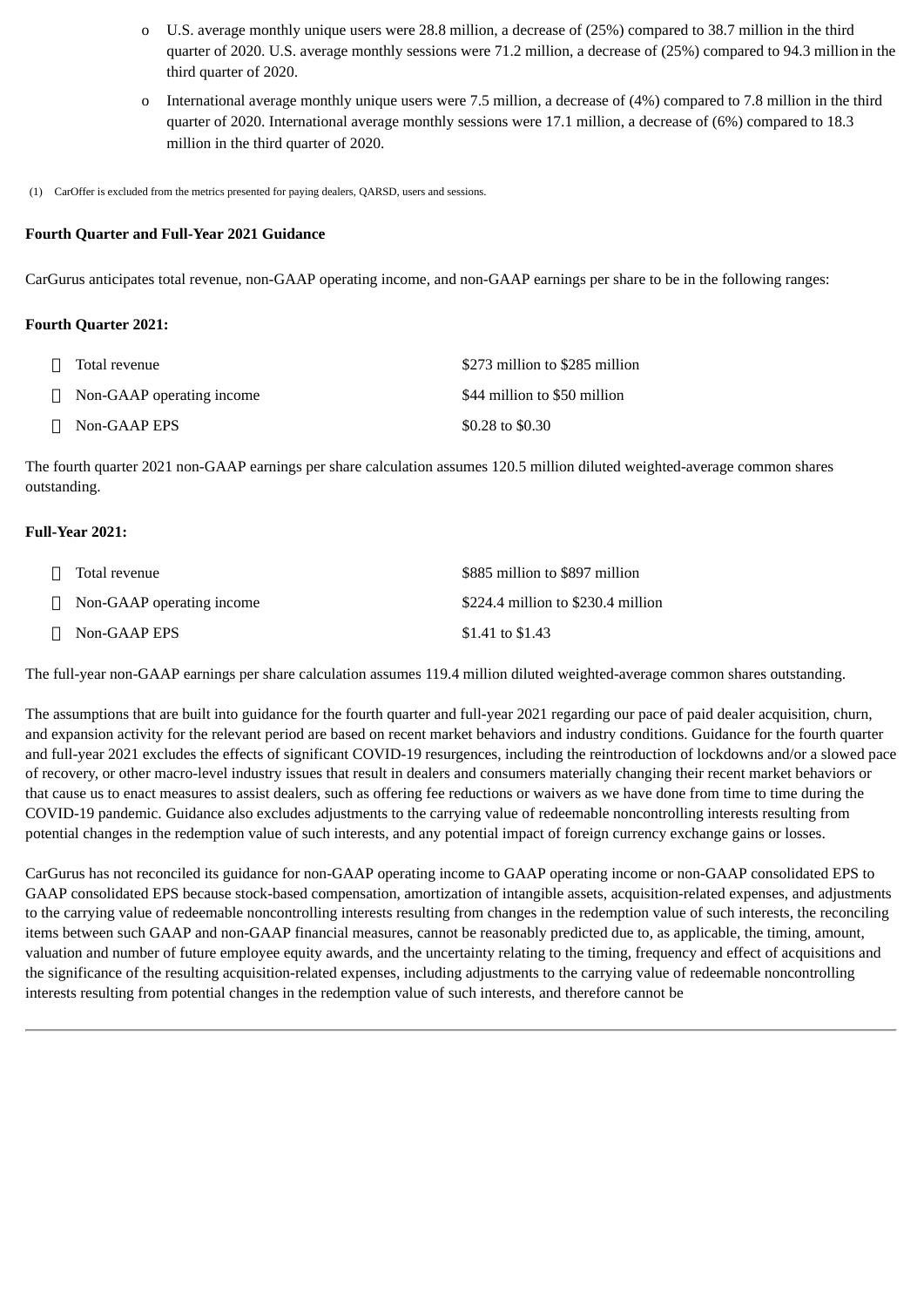determined without unreasonable effort. For more information regarding the non-GAAP financial measures discussed in this release, please see the reconciliations of GAAP financial measures to non-GAAP financial measures and the section titled "Non-GAAP Financial Measures and Other Business Metrics" below.

#### **Conference Call and Webcast Information**

CarGurus will host a conference call and live webcast to discuss its third quarter 2021 financial results and business outlook at 5:00 p.m. Eastern Time today, November 9, 2021. To access the conference call, dial (877) 451-6152 for callers in the U.S. or Canada, or (201) 389- 0879 for international callers. The webcast will be available live on the Investors section of CarGurus' website at https://investors.cargurus.com.

An audio replay of the call will also be available to investors beginning at approximately 8:00 p.m. Eastern Time today, November 9, 2021, until 11:59 p.m. Eastern Time on November 23, 2021, by dialing (844) 512-2921 for callers in the U.S. or Canada, or (412) 317-6671 for international callers, and entering passcode 13722924. In addition, an archived webcast will be available on the Investors section of CarGurus' website at https://investors.cargurus.com.

#### **About CarGurus**

CarGurus (Nasdaq: CARG) is a multinational, online automotive platform for buying and selling vehicles that is building upon its industryleading listings marketplace with both digital retail solutions and the CarOffer online wholesale platform. The CarGurus marketplace gives consumers the confidence to purchase or sell a vehicle either online or in-person; and gives dealerships the power to accurately price, effectively market, instantly acquire and quickly sell vehicles, all with a nationwide reach. The company uses proprietary technology, search algorithms and data analytics to bring trust, transparency, and competitive pricing to the automotive shopping experience. CarGurus is the most visited automotive shopping site in the U.S. (source: Comscore Media Metrix® Multi-Platform, Automotive – Information/Resources, Total Visits, Q3 2021, U.S.).

CarGurus also operates online marketplaces under the CarGurus brand in Canada and the United Kingdom. In the United States and the United Kingdom, CarGurus also operates the Autolist and PistonHeads online marketplaces, respectively, as independent brands.

To learn more about CarGurus, visit www.cargurus.com and for more information about CarOffer, visit www.caroffer.com.

CarGurus® is a registered trademark of CarGurus, Inc., and CarOffer® is a registered trademark of CarOffer, LLC. All other product names, trademarks and registered trademarks are property of their respective owners.

© 2021 CarGurus, Inc., All Rights Reserved.

#### **Cautionary Language Concerning Forward-Looking Statements**

This press release includes forward-looking statements. All statements contained in this press release other than statements of historical facts, including, without limitation, statements regarding our future financial and business performance for the fourth quarter and full-year 2021, our belief that the presentation of non-GAAP financial measures and other business metrics is helpful to our investors, our business and strategy and the impact of the COVID-19 pandemic and other macro-level issues on our industry, business and financial results, are forwardlooking statements. The words "anticipate," "believe," "continue," "estimate," "expect," "guide," "intend," "likely," "may," "will" and similar expressions and their negatives are intended to identify forward-looking statements. We have based these forward-looking statements on our current expectations and projections about future events and financial trends that we believe may affect our financial condition, results of operations, business strategy, short-term and long-term business operations and objectives and financial needs. These forward-looking statements are subject to a number of risks and uncertainties, including, without limitation, risks related to our growth and ability to grow our revenue, our relationships with dealers, competition in the markets in which we operate, market growth, our ability to innovate, our ability to realize benefits from our acquisitions and successfully implement the integration strategies in connection therewith, natural disasters, epidemics or pandemics, like COVID-19 that has negatively impacted our business, our ability to operate in compliance with applicable laws, as well as other risks and uncertainties as may be detailed from time to time in our Annual Reports on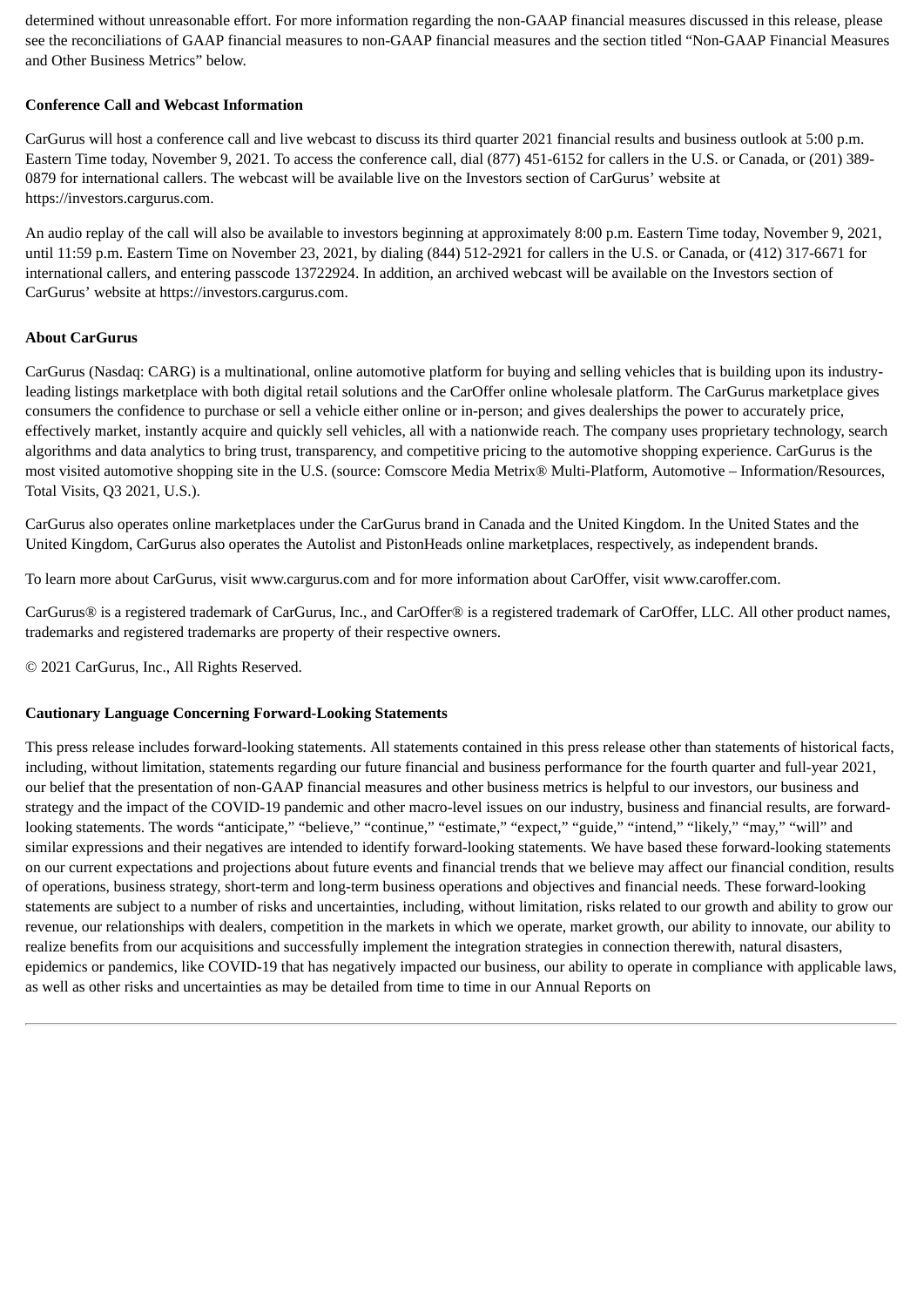Form 10-K and Quarterly Reports on Form 10-Q and other reports we file with the Securities and Exchange Commission. Moreover, we operate in very competitive and rapidly changing environments. New risks emerge from time to time. It is not possible for our management to predict all risks, nor can we assess the impact of all factors on our business or the extent to which any factor, or combination of factors, may cause actual results to differ materially from those contained in any forward-looking statements we may make. In light of these risks, uncertainties and assumptions, we cannot guarantee that future results, levels of activity, performance, achievements or events and circumstances reflected in the forward-looking statements will occur. We are under no duty to update any of these forward-looking statements after the date of this press release to conform these statements to actual results or revised expectations, except as required by law. You should, therefore, not rely on these forward-looking statements as representing our views as of any date subsequent to the date of this press release.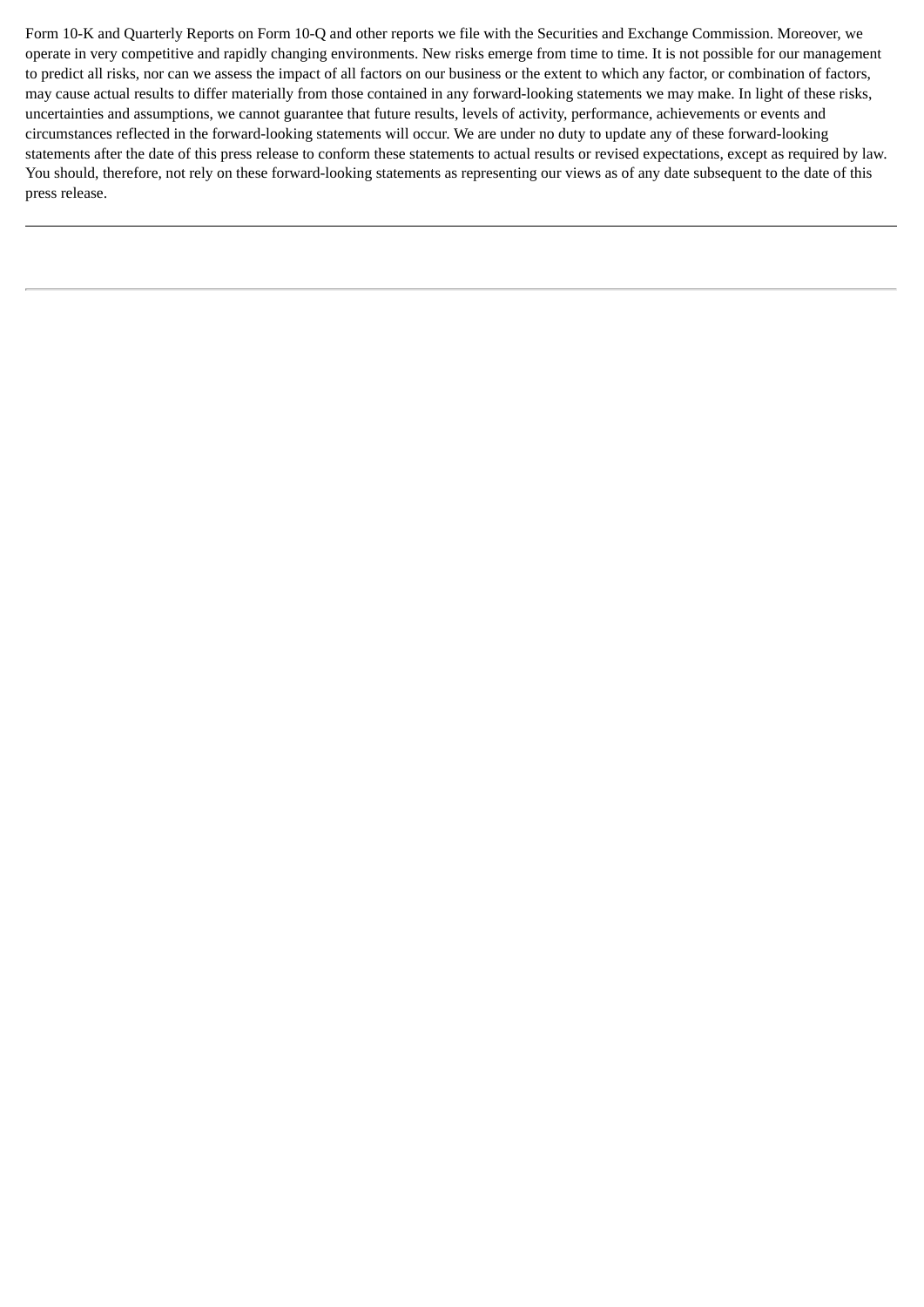#### **Unaudited Condensed Consolidated Balance Sheets**

(in thousands, except share and per share data)

|                                                                                                                                                                                                            | At<br>September 30,<br>2021 | At<br>December 31,<br>2020 |
|------------------------------------------------------------------------------------------------------------------------------------------------------------------------------------------------------------|-----------------------------|----------------------------|
| <b>Assets</b>                                                                                                                                                                                              |                             |                            |
| <b>Current assets</b>                                                                                                                                                                                      |                             |                            |
| Cash and cash equivalents                                                                                                                                                                                  | \$<br>231,091               | \$<br>190,299              |
| Investments                                                                                                                                                                                                | 90,000                      | 100,000                    |
| Accounts receivable, net of allowance for doubtful accounts of \$602<br>and \$616, respectively                                                                                                            | 85,182                      | 18,235                     |
| Inventory                                                                                                                                                                                                  | 6,395                       |                            |
| Prepaid expenses, prepaid income taxes and other current assets                                                                                                                                            | 13,183                      | 12,385                     |
| Deferred contract costs                                                                                                                                                                                    | 9,905                       | 10,807                     |
| Restricted cash                                                                                                                                                                                            | 5,753                       | 250                        |
| Total current assets                                                                                                                                                                                       | 441,509                     | 331,976                    |
| Property and equipment, net                                                                                                                                                                                | 29,569                      | 27,483                     |
| Intangible assets, net                                                                                                                                                                                     | 92,421                      | 10,862                     |
| Goodwill                                                                                                                                                                                                   | 155,707                     | 29,129                     |
| Operating lease right-of-use assets                                                                                                                                                                        | 63,841                      | 60,835                     |
| Restricted cash                                                                                                                                                                                            | 10,377                      | 10,377                     |
| Deferred tax assets                                                                                                                                                                                        | 13,741                      | 19,774                     |
| Deferred contract costs, net of current portion                                                                                                                                                            | 6,866                       | 9,189                      |
| Other non-current assets                                                                                                                                                                                   | 5,886                       | 2,673                      |
| <b>Total assets</b>                                                                                                                                                                                        | \$<br>819,917               | \$<br>502,298              |
| Liabilities, redeemable noncontrolling interest and stockholders' equity                                                                                                                                   |                             |                            |
| <b>Current liabilities</b>                                                                                                                                                                                 |                             |                            |
| Accounts payable                                                                                                                                                                                           | \$<br>55,340                | \$<br>21,563               |
| Accrued expenses, accrued income taxes and other current liabilities                                                                                                                                       | 21,922                      | 24,751                     |
| Deferred revenue                                                                                                                                                                                           | 12,517                      | 9,137                      |
| Operating lease liabilities                                                                                                                                                                                | 12,671                      | 11,085                     |
| Total current liabilities                                                                                                                                                                                  | 102,450                     | 66,536                     |
| Operating lease liabilities                                                                                                                                                                                | 61,013                      | 58,810                     |
| Deferred tax liabilities                                                                                                                                                                                   | 19                          | 291                        |
| Other non-current liabilities                                                                                                                                                                              | 12,546                      | 3,075                      |
| <b>Total liabilities</b>                                                                                                                                                                                   | 176,028                     | 128,712                    |
| Redeemable noncontrolling interest                                                                                                                                                                         | 54,633                      |                            |
| Stockholders' equity:                                                                                                                                                                                      |                             |                            |
| Preferred stock, \$0.001 par value; 10,000,000 shares authorized;<br>no shares issued and outstanding                                                                                                      |                             |                            |
| Class A common stock, \$0.001 par value per share; 500,000,000 shares<br>authorized; 101,003,874 and 94,310,309 shares issued and outstanding<br>at September 30, 2021 and December 31, 2020, respectively | 101                         | 94                         |
| Class B common stock, \$0.001 par value per share; 100,000,000 shares<br>authorized; 16,470,842 and 19,076,500 shares issued and outstanding<br>at September 30, 2021 and December 31, 2020, respectively  | 16                          | 19                         |
| Additional paid-in capital                                                                                                                                                                                 | 379,808                     | 242,181                    |
| Retained earnings                                                                                                                                                                                          | 209,024                     | 129,412                    |
| Accumulated other comprehensive income                                                                                                                                                                     | 307                         | 1,880                      |
| Total stockholders' equity                                                                                                                                                                                 | 589,256                     | 373,586                    |
| Total liabilities, redeemable noncontrolling interest and stockholders' equity                                                                                                                             | \$<br>819,917               | \$<br>502,298              |
|                                                                                                                                                                                                            |                             |                            |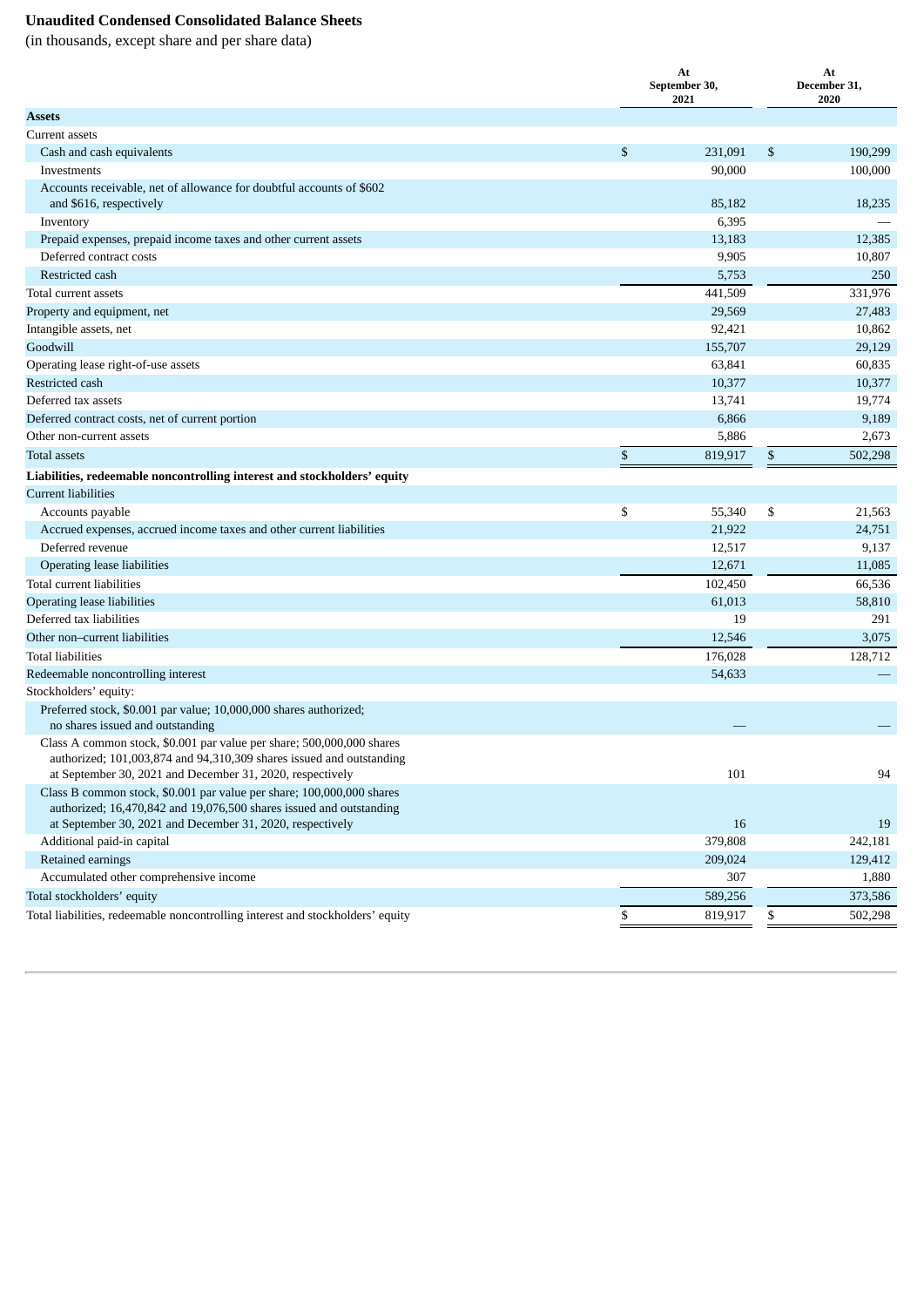#### **Unaudited Condensed Consolidated Income Statements**

(in thousands, except share and per share data)

|                                                                                                                                     | <b>Three Months Ended</b> |               | <b>Nine Months Ended</b><br>September 30, |    |             |  |  |  |  |  |  |
|-------------------------------------------------------------------------------------------------------------------------------------|---------------------------|---------------|-------------------------------------------|----|-------------|--|--|--|--|--|--|
|                                                                                                                                     | September 30,             |               |                                           |    |             |  |  |  |  |  |  |
|                                                                                                                                     | 2021                      | 2020          | 2021                                      |    | 2020        |  |  |  |  |  |  |
| Revenue                                                                                                                             | \$<br>222,915             | \$<br>147,472 | \$<br>612,031                             | \$ | 399,898     |  |  |  |  |  |  |
| Cost of revenue <sup>(1)</sup>                                                                                                      | 60,033                    | 9,762         | 134,408                                   |    | 31,252      |  |  |  |  |  |  |
| Gross profit                                                                                                                        | 162,882                   | 137,710       | 477,623                                   |    | 368,646     |  |  |  |  |  |  |
| Operating expenses:                                                                                                                 |                           |               |                                           |    |             |  |  |  |  |  |  |
| Sales and marketing                                                                                                                 | 66,626                    | 57,618        | 200,935                                   |    | 189,796     |  |  |  |  |  |  |
| Product, technology, and development                                                                                                | 26,539                    | 20,758        | 79,333                                    |    | 65,729      |  |  |  |  |  |  |
| General and administrative                                                                                                          | 20,414                    | 14,279        | 67,095                                    |    | 44,297      |  |  |  |  |  |  |
| Depreciation and amortization                                                                                                       | 9,227                     | 1,488         | 25,916                                    |    | 4,529       |  |  |  |  |  |  |
| Total operating expenses                                                                                                            | 122,806                   | 94,143        | 373,279                                   |    | 304,351     |  |  |  |  |  |  |
| Income from operations                                                                                                              | 40,076                    | 43,567        | 104,344                                   |    | 64,295      |  |  |  |  |  |  |
| Other income, net                                                                                                                   | 143                       | 205           | 426                                       |    | 1,407       |  |  |  |  |  |  |
| Income before income taxes                                                                                                          | 40,219                    | 43,772        | 104,770                                   |    | 65,702      |  |  |  |  |  |  |
| Provision for income taxes                                                                                                          | 10,952                    | 11,209        | 28,556                                    |    | 13,312      |  |  |  |  |  |  |
| Consolidated net income                                                                                                             | 29,267                    | 32,563        | 76,214                                    |    | 52,390      |  |  |  |  |  |  |
| Net income (loss) attributable to redeemable noncontrolling                                                                         |                           |               |                                           |    |             |  |  |  |  |  |  |
| interest                                                                                                                            | 68                        |               | (3,398)                                   |    |             |  |  |  |  |  |  |
| Net income attributable to common stockholders                                                                                      | \$<br>29,199              | \$<br>32,563  | \$<br>79,612                              | \$ | 52,390      |  |  |  |  |  |  |
| Net income per share attributable to common stockholders:                                                                           |                           |               |                                           |    |             |  |  |  |  |  |  |
| <b>Basic</b>                                                                                                                        | \$<br>0.25                | \$<br>0.29    | \$<br>0.68                                | \$ | 0.46        |  |  |  |  |  |  |
| <b>Diluted</b>                                                                                                                      | \$<br>0.24                | 0.29          | \$<br>0.66                                | \$ | 0.46        |  |  |  |  |  |  |
| Weighted-average number of shares of common stock used in<br>computing net income per share attributable to common<br>stockholders: |                           |               |                                           |    |             |  |  |  |  |  |  |
| <b>Basic</b>                                                                                                                        | 117,412,164               | 113,027,995   | 116,955,188                               |    | 112,707,003 |  |  |  |  |  |  |
| Diluted                                                                                                                             | 120,438,373               | 113.966.863   | 119,051,228                               |    | 113,732,616 |  |  |  |  |  |  |

(1) Includes depreciation and amortization expense for the three months ended September 30, 2021 and 2020 and for the nine months ended September 30, 2021 and 2020 of \$1,429, \$944, \$3,571 and \$4,250, respectively.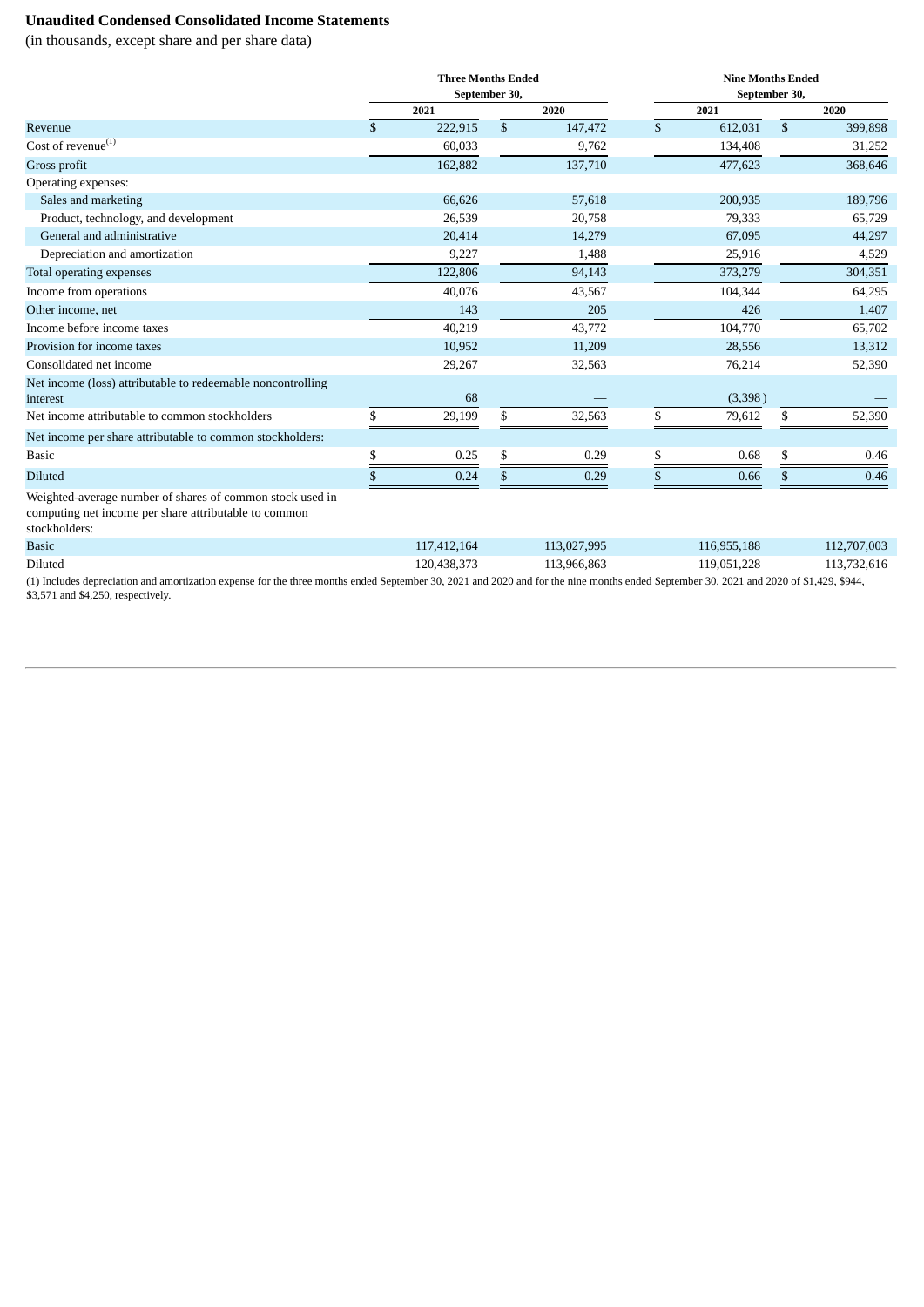### **Unaudited Condensed Consolidated Statements of Cash Flows**

(in thousands)

|                                                                                                   | <b>Three Months Ended</b><br>September 30, |               |    | <b>Nine Months Ended</b><br>September 30, |    |          |
|---------------------------------------------------------------------------------------------------|--------------------------------------------|---------------|----|-------------------------------------------|----|----------|
|                                                                                                   | 2021                                       | 2020          |    | 2021                                      |    | 2020     |
| <b>Operating Activities</b>                                                                       |                                            |               |    |                                           |    |          |
| Consolidated net income                                                                           | \$<br>29,267                               | \$<br>32,563  | \$ | 76,214                                    | \$ | 52,390   |
| Adjustments to reconcile consolidated net income to net cash provided by<br>operating activities: |                                            |               |    |                                           |    |          |
| Depreciation and amortization                                                                     | 10,656                                     | 2,432         |    | 29,487                                    |    | 8,779    |
| Currency (gain) loss on foreign denominated transactions                                          | (42)                                       | 59            |    | (72)                                      |    | (32)     |
| Deferred taxes                                                                                    | 3,438                                      | 10,074        |    | 5,774                                     |    | 14,769   |
| Provision for doubtful accounts                                                                   | 277                                        | 84            |    | 727                                       |    | 1,742    |
| Stock-based compensation expense                                                                  | 13,804                                     | 11,028        |    | 42,551                                    |    | 34,403   |
| Amortization of deferred contract costs                                                           | 3,189                                      | 2,954         |    | 9,643                                     |    | 8,595    |
| Impairment of website development costs                                                           | 2,351                                      |               |    | 2,351                                     |    |          |
| Changes in operating assets and liabilities:                                                      |                                            |               |    |                                           |    |          |
| Accounts receivable, net                                                                          | (3,613)                                    | 301           |    | (51, 595)                                 |    | 5,954    |
| Inventory                                                                                         | (4,057)                                    |               |    | (4,057)                                   |    |          |
| Prepaid expenses, prepaid income taxes, and other assets                                          | 1,048                                      | 4,269         |    | (2,970)                                   |    | 7,104    |
| Deferred contract costs                                                                           | (1,424)                                    | (2,848)       |    | (6,522)                                   |    | (6,922)  |
| Accounts payable                                                                                  | 9,215                                      | 6,169         |    | 24,548                                    |    | (19,745) |
| Accrued expenses, accrued income taxes, and other liabilities                                     | (10,772)                                   | 5,860         |    | 4,808                                     |    | 1,726    |
| Deferred revenue                                                                                  | (599)                                      | 1,475         |    | 3,390                                     |    | (313)    |
| Lease obligations                                                                                 | 990                                        | (542)         |    | 786                                       |    | 356      |
| Net cash provided by operating activities                                                         | 53,728                                     | 73,878        |    | 135,063                                   |    | 108,806  |
| <b>Investing Activities</b>                                                                       |                                            |               |    |                                           |    |          |
| Purchases of property and equipment                                                               | (263)                                      | (161)         |    | (4,935)                                   |    | (2,732)  |
| Capitalization of website development costs                                                       | (2,036)                                    | (1,350)       |    | (4, 145)                                  |    | (3,045)  |
| Cash paid for acquisitions, net of cash acquired                                                  |                                            | (52)          |    | (64,273)                                  |    | (21,056) |
| Investments in certificates of deposit                                                            | (45,000)                                   |               |    | (90,000)                                  |    |          |
| Maturities of certificates of deposit                                                             | 40,000                                     | 43,000        |    | 100,000                                   |    | 111,692  |
| Net cash (used in) provided by investing activities                                               | (7,299)                                    | 41,437        |    | (63, 353)                                 |    | 84,859   |
| <b>Financing Activities</b>                                                                       |                                            |               |    |                                           |    |          |
| Proceeds from exercise of stock options                                                           | 139                                        | 66            |    | 537                                       |    | 995      |
| Payment of finance lease obligations                                                              | (16)                                       | (10)          |    | (29)                                      |    | (28)     |
| Payment of withholding taxes and option costs on net share settlement of                          |                                            |               |    |                                           |    |          |
| restricted stock units and stock options                                                          | (3, 106)                                   | (2,922)       |    | (11, 314)                                 |    | (8,708)  |
| Repayment of line of credit                                                                       |                                            |               |    | (14,250)                                  |    |          |
| Net cash used in financing activities                                                             | (2,983)                                    | (2,866)       |    | (25,056)                                  |    | (7, 741) |
| Impact of foreign currency on cash, cash equivalents, and restricted cash                         | (224)                                      | 147           |    | (359)                                     |    | 171      |
| Net increase in cash, cash equivalents, and restricted cash                                       | 43,222                                     | 112,596       |    | 46,295                                    |    | 186,095  |
| Cash, cash equivalents, and restricted cash at beginning of period                                | 203,999                                    | 144,222       |    | 200,926                                   |    | 70,723   |
| Cash, cash equivalents, and restricted cash at end of period                                      | \$<br>247,221                              | \$<br>256,818 | \$ | 247,221                                   | \$ | 256,818  |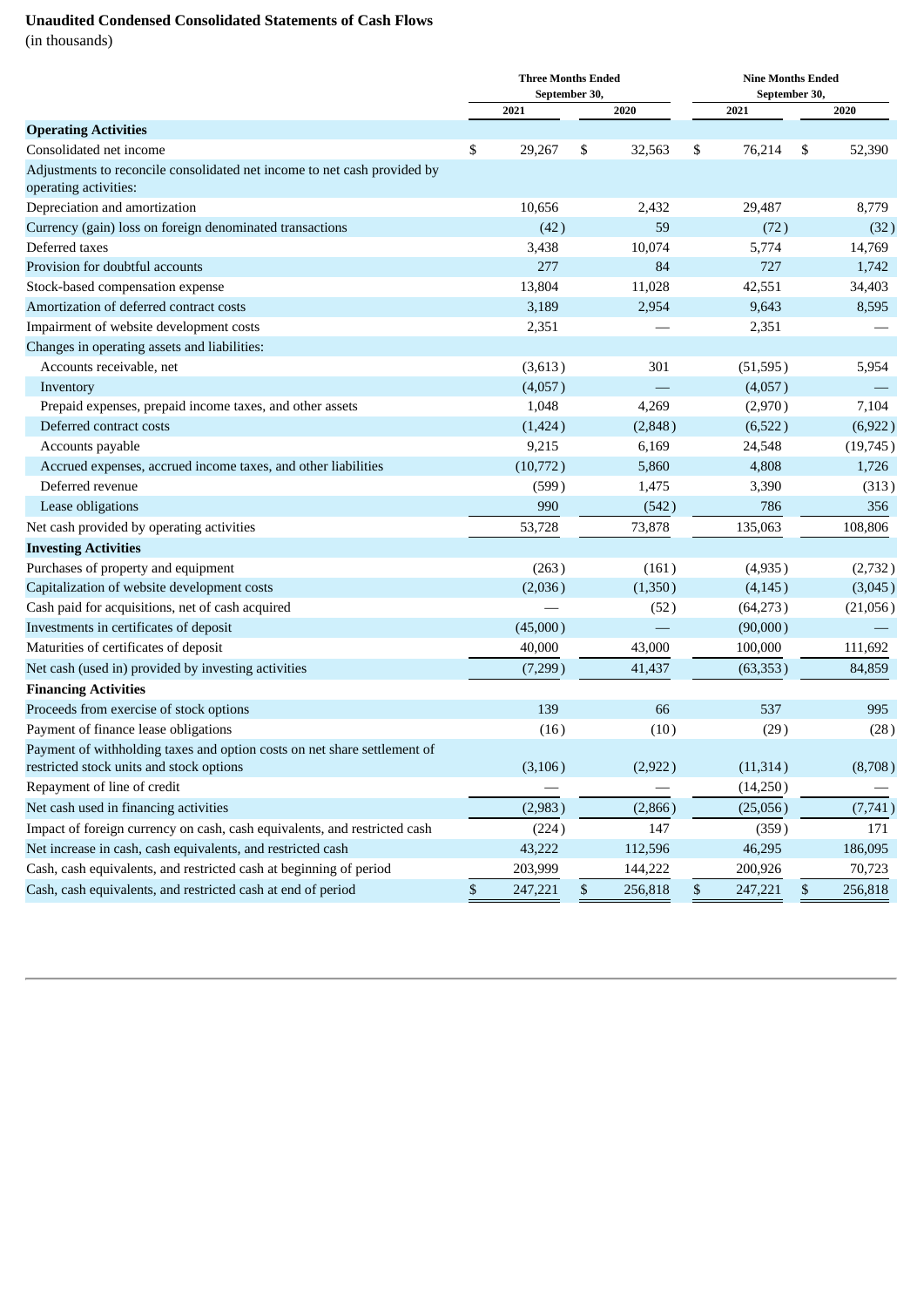#### **Unaudited Reconciliation of Marketplace Subscription Revenue**

(in thousands)

|                      |    | <b>Three Months Ended</b> |               |         |  | <b>Nine Months Ended</b> |              |         |  |  |  |
|----------------------|----|---------------------------|---------------|---------|--|--------------------------|--------------|---------|--|--|--|
|                      |    |                           | September 30, |         |  | September 30,            |              |         |  |  |  |
|                      |    | 2021                      | 2020          |         |  | 2021                     |              | 2020    |  |  |  |
| <b>United States</b> | Φ  | 134,261                   | D             | 121,814 |  | 400,377                  |              | 330,295 |  |  |  |
| International        |    | 10,328                    |               | 8,139   |  | 28,017                   |              | 21,477  |  |  |  |
| Total                | ۰D | 144,589                   | D             | 129,953 |  | 428,394                  | 351,772<br>╜ |         |  |  |  |

#### Unaudited Reconciliation of GAAP Operating Income to Non-GAAP Operating Income and GAAP Operating Margin to Non-GAAP **Operating Margin**

(in thousands, except percentages)

|                                       | <b>Three Months Ended</b><br>September 30, |     |        | <b>Nine Months Ended</b><br>September 30, |         |    |         |  |  |  |
|---------------------------------------|--------------------------------------------|-----|--------|-------------------------------------------|---------|----|---------|--|--|--|
|                                       | 2021                                       |     | 2020   |                                           | 2021    |    | 2020    |  |  |  |
| <b>GAAP</b> operating income          | \$<br>40,076                               | \$  | 43,567 | \$                                        | 104,344 | \$ | 64,295  |  |  |  |
| Stock-based compensation expense      | 15,169                                     |     | 11,030 |                                           | 53,102  |    | 34,634  |  |  |  |
| Amortization of intangible assets     | 7,854                                      |     | 495    |                                           | 22,358  |    | 1,412   |  |  |  |
| Acquisition-related expenses          |                                            |     |        |                                           | 709     |    | 968     |  |  |  |
| Restructuring expenses <sup>(1)</sup> |                                            |     |        |                                           |         |    | 3,514   |  |  |  |
| Non-GAAP operating income             | 63,099                                     | S   | 55,092 | \$.                                       | 180,513 | \$ | 104,823 |  |  |  |
|                                       |                                            |     |        |                                           |         |    |         |  |  |  |
| GAAP operating margin                 | 18%                                        |     | $30\%$ |                                           | 17%     |    | 16%     |  |  |  |
| Non-GAAP operating margin             |                                            | 28% |        |                                           | 29%     |    | 26 %    |  |  |  |
|                                       |                                            |     |        |                                           |         |    |         |  |  |  |

(1) Excludes stock-based compensation expense of \$753 for the nine months ended September 30, 2020 related to the expense reduction plan approved by our Board of Directors on April 13, 2020 to address the impact of the COVID-19 pandemic on our business (the "Expense Reduction Plan"), as the amount is already included within the stock-based compensation line item.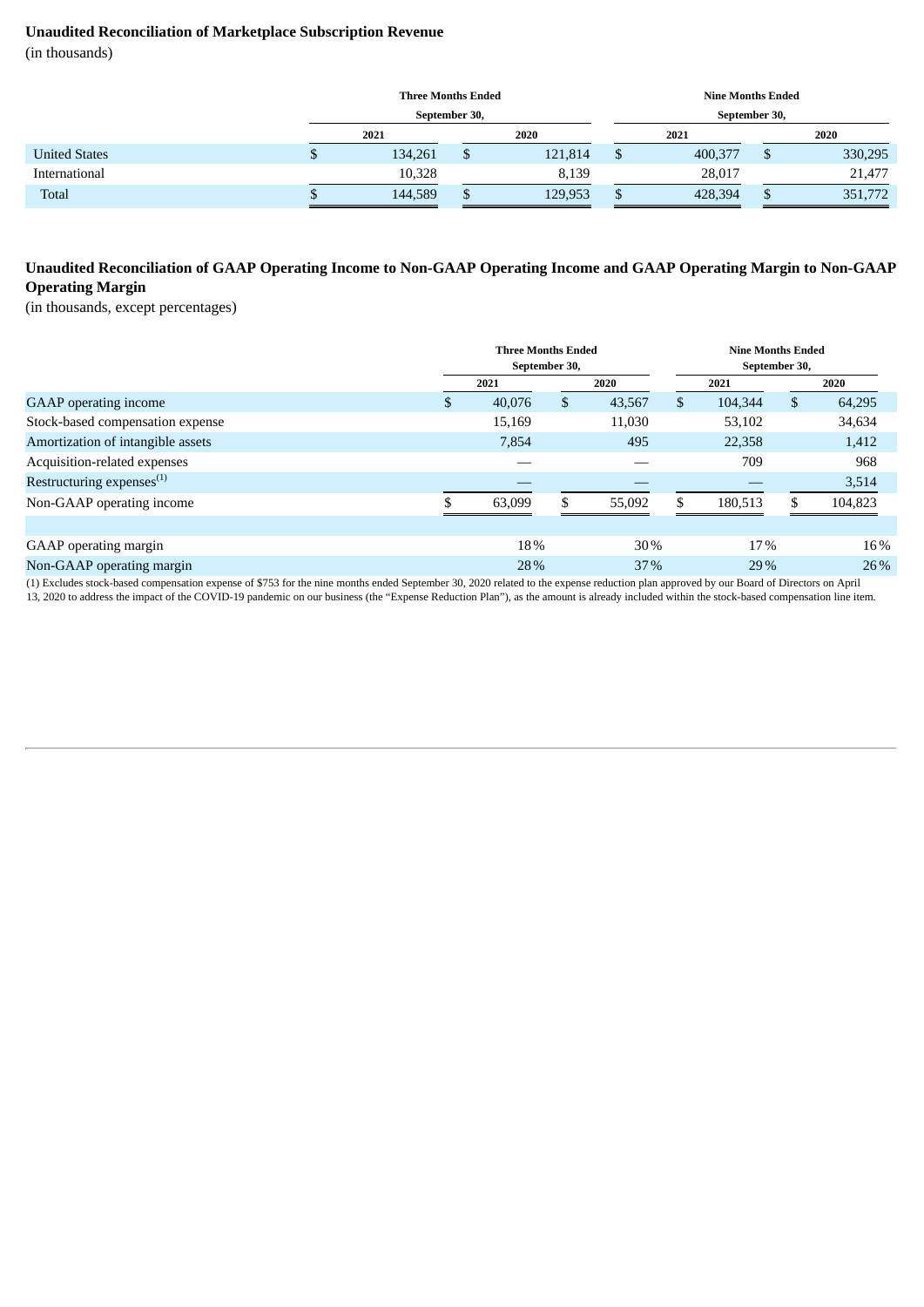## **Unaudited Reconciliation of GAAP Consolidated Net Income to Non-GAAP Net Income Attributable to Common Stockholders**

(in thousands, except per share data)

| 2021         |              | 2020    |                                            | 2021    |    | 2020                                      |
|--------------|--------------|---------|--------------------------------------------|---------|----|-------------------------------------------|
| \$<br>29,267 | $\mathbb{S}$ | 32,563  | \$                                         | 76,214  | \$ | 52,390                                    |
| 11,984       |              | 8,714   |                                            | 41,951  |    | 27,361                                    |
| 410          |              | 175     |                                            | 1,033   |    | (311)                                     |
| 7,854        |              | 495     |                                            | 22,358  |    | 1,412                                     |
|              |              |         |                                            | 709     |    | 968                                       |
|              |              |         |                                            |         |    | 3,514                                     |
| 49,515       |              | 41,947  |                                            | 142,265 |    | 85,334                                    |
| (3,172)      |              |         |                                            | (7,311) |    |                                           |
| \$<br>46,343 | \$           | 41,947  | \$.                                        | 134,954 |    | 85,334                                    |
|              |              |         |                                            |         |    |                                           |
| \$<br>0.39   | \$           | 0.37    | \$.                                        | 1.15    | \$ | 0.76                                      |
| 0.38         |              | 0.37    |                                            | 1.13    |    | 0.75                                      |
|              |              |         |                                            |         |    |                                           |
| 117,412      |              | 113,028 |                                            | 116,955 |    | 112,707                                   |
| 120,438      |              | 113,967 |                                            | 119,051 |    | 113,733                                   |
|              |              |         | <b>Three Months Ended</b><br>September 30, |         |    | <b>Nine Months Ended</b><br>September 30, |

(1) The stock-based compensation amounts reflected in the table above are tax effected at the U.S. federal statutory tax rate of 21%.

(2) This adjustment reflects the tax effect of differences between tax deductions related to stock compensation and the corresponding financial statement expense.

(3) Excludes stock-based compensation expense related to the Expense Reduction Plan of \$753 for the nine months ended September 30, 2020 as the amount is already included within the stock-based compensation line items.

#### Unaudited Reconciliation of GAAP Gross Profit to Non-GAAP Gross Profit and GAAP Gross Profit Margin to Non-GAAP Gross **Profit Margin**

(in thousands, except percentages)

|                                                              |   | <b>Three Months Ended</b> | September 30, |         | <b>Nine Months Ended</b><br>September 30, |         |     |         |  |  |  |
|--------------------------------------------------------------|---|---------------------------|---------------|---------|-------------------------------------------|---------|-----|---------|--|--|--|
|                                                              |   | 2021                      |               | 2020    |                                           | 2021    |     | 2020    |  |  |  |
| Revenue                                                      | S | 222,915                   | \$            | 147,472 | $\mathbb{S}$                              | 612,031 | \$  | 399,898 |  |  |  |
| Cost of revenue                                              |   | 60,033                    |               | 9,762   |                                           | 134,408 |     | 31,252  |  |  |  |
| Gross profit                                                 |   | 162,882                   |               | 137,710 |                                           | 477,623 |     | 368,646 |  |  |  |
| Stock-based compensation expense included in Cost of revenue |   | 110                       |               | 57      |                                           | 311     |     | 241     |  |  |  |
| Acquisition-related expenses included in Cost of revenue     |   |                           |               |         |                                           |         |     | 22      |  |  |  |
| Restructuring expenses included in Cost of revenue           |   |                           |               |         |                                           |         |     | 1,051   |  |  |  |
| Non-GAAP gross profit                                        |   | 162,992                   | \$            | 137,767 | $\mathcal{S}$                             | 477,934 | \$. | 369,960 |  |  |  |
|                                                              |   |                           |               |         |                                           |         |     |         |  |  |  |
| GAAP gross profit margin                                     |   | 73%                       |               | 93%     |                                           | 78%     |     | $92\%$  |  |  |  |
| Non-GAAP gross profit margin                                 |   | 73%                       |               | 93%     |                                           | 78%     |     | 93%     |  |  |  |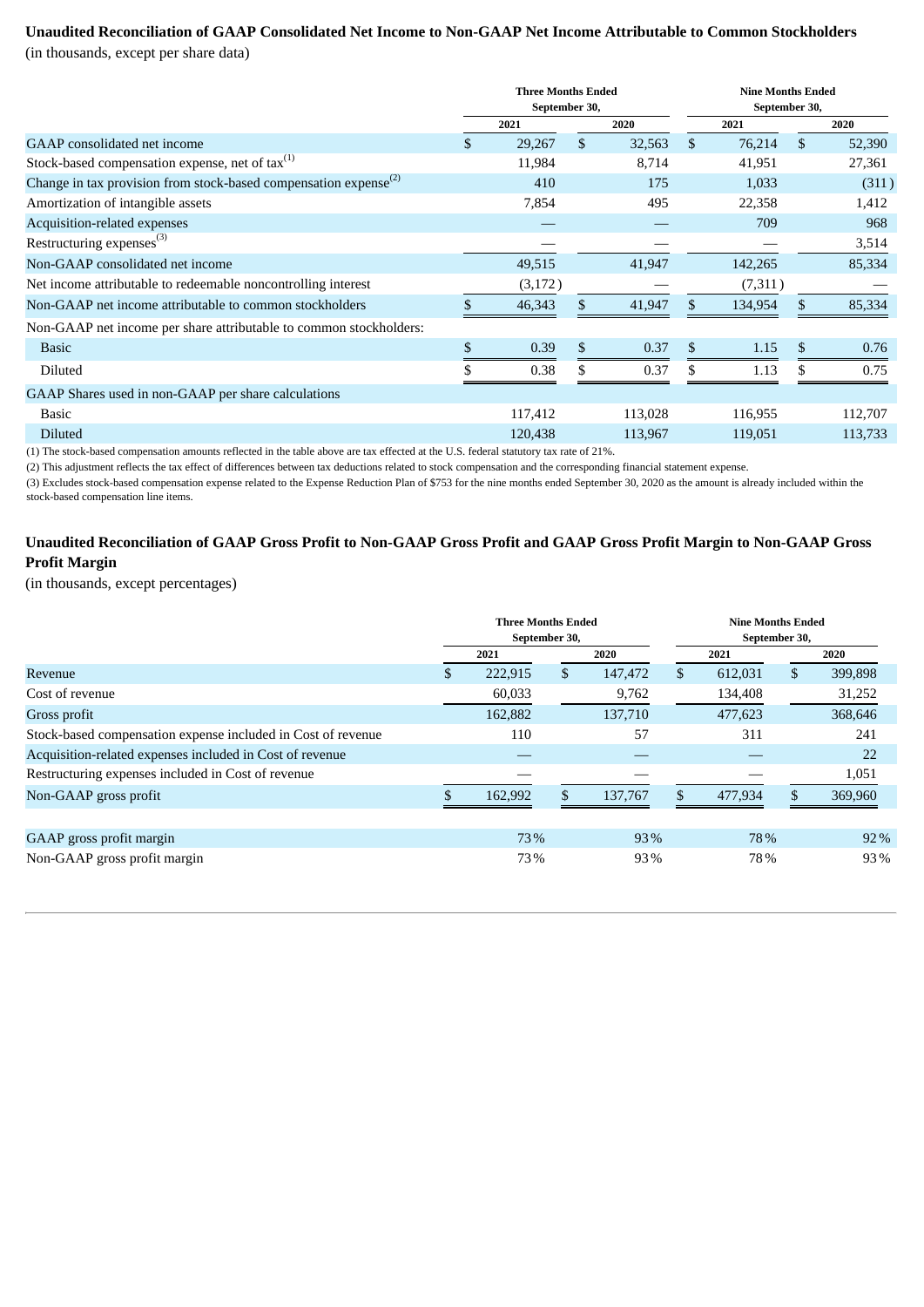#### **Unaudited Reconciliation of GAAP Expense to Non-GAAP Expense**

(in thousands)

|                                      |                     |         |  |                                               |  |                                             |                                  |                                 |                           |                                 |                     | <b>Three Months Ended</b><br>September 30, |                     |         |                                               |               |                                             |                          |                                         |                                 |                           |                                 |                     |        |  |  |
|--------------------------------------|---------------------|---------|--|-----------------------------------------------|--|---------------------------------------------|----------------------------------|---------------------------------|---------------------------|---------------------------------|---------------------|--------------------------------------------|---------------------|---------|-----------------------------------------------|---------------|---------------------------------------------|--------------------------|-----------------------------------------|---------------------------------|---------------------------|---------------------------------|---------------------|--------|--|--|
|                                      |                     | 2021    |  |                                               |  |                                             |                                  |                                 |                           |                                 |                     |                                            | 2020                |         |                                               |               |                                             |                          |                                         |                                 |                           |                                 |                     |        |  |  |
|                                      | <b>GAAP</b> expense |         |  | <b>Stock-based</b><br>compensation<br>expense |  | <b>Amortization of</b><br>intangible assets | Acquisition-<br>related expenses |                                 | Restructuring<br>expenses |                                 | Non-GAAP<br>expense |                                            | <b>GAAP</b> expense |         | <b>Stock-based</b><br>compensation<br>expense |               | <b>Amortization of</b><br>intangible assets |                          | <b>Acquisition-</b><br>related expenses |                                 | Restructuring<br>expenses |                                 | Non-GAAP<br>expense |        |  |  |
| Cost of revenue                      |                     | 60,033  |  | $(110)$ S                                     |  | $\qquad \qquad -$                           |                                  | $\overline{\phantom{a}}$        |                           | $\hspace{0.1mm}-\hspace{0.1mm}$ | - 5                 | 59,923                                     | -5                  | 9,762   |                                               | $(57)$ \$     |                                             | $\qquad \qquad$          |                                         | $\overline{\phantom{a}}$        |                           | $\sim$                          | - 5                 | 9,705  |  |  |
| S&M                                  |                     | 66,626  |  | (2,717)                                       |  | $\hspace{0.05cm}$                           |                                  | $\hspace{0.05cm}$               |                           | $\hspace{0.1mm}-\hspace{0.1mm}$ |                     | 63,909                                     |                     | 57,618  |                                               | (2,450)       |                                             | $\hspace{0.05cm}$        |                                         | $\hspace{0.05cm}$               |                           | $\hspace{0.1mm}-\hspace{0.1mm}$ |                     | 55,168 |  |  |
| $P, T\&D^{(1)}$                      |                     | 26,539  |  | (5,583)                                       |  | $\qquad \qquad -$                           |                                  | $\hspace{0.1mm}-\hspace{0.1mm}$ |                           | $\hspace{0.1mm}-\hspace{0.1mm}$ |                     | 20,956                                     |                     | 20,758  |                                               | (5, 140)      |                                             | $\qquad \qquad$          |                                         | $\hspace{0.1mm}-\hspace{0.1mm}$ |                           | $\hspace{0.1mm}-\hspace{0.1mm}$ |                     | 15,618 |  |  |
| G&A                                  |                     | 20,414  |  | (6,759)                                       |  | $\hspace{0.05cm}$                           |                                  | $\hspace{0.05cm}$               |                           | $\hspace{0.1mm}-\hspace{0.1mm}$ |                     | 13,655                                     |                     | 14,279  |                                               | (3,383)       |                                             | $\overline{\phantom{a}}$ |                                         | $\hspace{0.05cm}$               |                           | $\hspace{0.1mm}-\hspace{0.1mm}$ |                     | 10,896 |  |  |
| Depreciation &<br>amortization       |                     | 9,227   |  | $\overline{\phantom{a}}$                      |  | (7,854)                                     |                                  | -                               |                           | $\overline{\phantom{a}}$        |                     | 1,373                                      |                     | 1,488   |                                               |               |                                             | (495)                    |                                         | -                               |                           |                                 |                     | 993    |  |  |
| Operating expenses <sup>(2)</sup>    |                     | 122,806 |  | (15,059)                                      |  | (7,854)                                     | - 8                              | $\overline{\phantom{a}}$        |                           | $\hspace{0.05cm}$               |                     | 99,893                                     |                     | 94,143  |                                               | $(10,973)$ \$ |                                             | (495)                    |                                         | $\overline{\phantom{a}}$        |                           | $\hspace{0.05cm}$               |                     | 82,675 |  |  |
| <b>Total expenses</b>                |                     | 182,839 |  | (15, 169)                                     |  | (7,854)                                     | - S                              | $\overline{\phantom{a}}$        |                           | $\hspace{0.1mm}-\hspace{0.1mm}$ |                     | 159,816                                    |                     | 103,905 |                                               | $(11,030)$ \$ |                                             | $(495)$ \$               |                                         | $\overline{\phantom{a}}$        |                           | $\sim$                          |                     | 92,380 |  |  |
| (1) Product Technology & Development |                     |         |  |                                               |  |                                             |                                  |                                 |                           |                                 |                     |                                            |                     |         |                                               |               |                                             |                          |                                         |                                 |                           |                                 |                     |        |  |  |

(1) Product, Technology, & Development (2) Operating expenses include S&M, P,T&D, G&A, and depreciation & amortization

|                                   |                     | September 30, |                                               |                   |                                             |                                       |                                         |                                 |  |                                 |  |                            |  |                     |  |                                               |  |                                             |  |                                         |    |                                                 |  |                            |  |
|-----------------------------------|---------------------|---------------|-----------------------------------------------|-------------------|---------------------------------------------|---------------------------------------|-----------------------------------------|---------------------------------|--|---------------------------------|--|----------------------------|--|---------------------|--|-----------------------------------------------|--|---------------------------------------------|--|-----------------------------------------|----|-------------------------------------------------|--|----------------------------|--|
|                                   |                     | 2021          |                                               |                   |                                             |                                       |                                         |                                 |  |                                 |  | 2020                       |  |                     |  |                                               |  |                                             |  |                                         |    |                                                 |  |                            |  |
|                                   | <b>GAAP</b> expense |               | <b>Stock-based</b><br>compensation<br>expense |                   | <b>Amortization of</b><br>intangible assets |                                       | <b>Acquisition-</b><br>related expenses |                                 |  | Restructuring<br>expenses       |  | <b>Non-GAAP</b><br>expense |  | <b>GAAP</b> expense |  | <b>Stock-based</b><br>compensation<br>expense |  | <b>Amortization of</b><br>intangible assets |  | <b>Acquisition-</b><br>related expenses |    | <b>Restructuring</b><br>expenses <sup>(3)</sup> |  | <b>Non-GAAP</b><br>expense |  |
| Cost of revenue                   |                     | 134,408       |                                               | $(311)$ \$        |                                             | $\overline{\phantom{a}}$              |                                         | $\overline{\phantom{a}}$        |  | $\hspace{0.1mm}-\hspace{0.1mm}$ |  | 134,097                    |  | 31,252              |  | $(241)$ \$                                    |  | $\qquad \qquad$                             |  | (22)                                    | -S | $(1,051)$ \$                                    |  | 29,938                     |  |
| S&M                               |                     | 200,935       |                                               | (9,040)           |                                             | $\hspace{0.05cm}$                     |                                         | $\hspace{0.5cm}$                |  | $\hspace{0.05cm}$               |  | 191,895                    |  | 189,796             |  | (8,206)                                       |  | $\hspace{0.05cm}$                           |  | (152)                                   |    | (1,668)                                         |  | 179,770                    |  |
| $P, T\&D^{(1)}$                   |                     | 79,333        |                                               | (17, 585)         |                                             | $\hspace{0.1mm}-\hspace{0.1mm}$       |                                         | $\hspace{0.1mm}-\hspace{0.1mm}$ |  | $\hspace{0.1mm}-\hspace{0.1mm}$ |  | 61,748                     |  | 65,729              |  | (15,861)                                      |  | $\qquad \qquad$                             |  | (527)                                   |    | (679)                                           |  | 48,662                     |  |
| G&A                               |                     | 67,095        |                                               | (26, 166)         |                                             | $\hspace{1.0cm} \rule{1.5cm}{0.15cm}$ |                                         | (709)                           |  | $\hspace{0.05cm}$               |  | 40,220                     |  | 44,297              |  | (10, 326)                                     |  | $\hspace{0.05cm}$                           |  | (267)                                   |    | (116)                                           |  | 33,588                     |  |
| Depreciation &<br>amortization    |                     | 25,916        |                                               | $\qquad \qquad -$ |                                             | (22, 358)                             |                                         | $\overline{\phantom{a}}$        |  |                                 |  | 3,558                      |  | 4,529               |  |                                               |  | (1, 412)                                    |  |                                         |    |                                                 |  | 3,117                      |  |
| Operating expenses <sup>(2)</sup> |                     | 373,279       |                                               | (52,791)          |                                             | (22, 358)                             |                                         | (709)                           |  | $\hspace{0.05cm}$               |  | 297,421                    |  | 304,351             |  | $(34,393)$ \$                                 |  | $(1, 412)$ \$                               |  | (946)                                   |    | (2,463)                                         |  | 265,137                    |  |
| <b>Total expenses</b>             |                     | 507,687       |                                               | (53, 102)         |                                             | (22,358)                              |                                         | (709)                           |  | $\overline{\phantom{a}}$        |  | 431,518                    |  | 335,603             |  | $(34,634)$ \$                                 |  | $(1,412)$ \$                                |  | (968)                                   |    | $(3,514)$ \$                                    |  | 295,075                    |  |
|                                   | ___                 |               |                                               |                   |                                             |                                       |                                         |                                 |  |                                 |  |                            |  |                     |  |                                               |  |                                             |  |                                         |    |                                                 |  |                            |  |

(1) Product, Technology, & Development (2) Operating expenses include S&M, P,T&D, G&A, and depreciation & amortization

(3) Excludes stock-based compensation expense related to the Expense Reduction Plan of \$753 for the nine months ended September 30, 2020 as the amount is already included within the stock-based compensation line items.<br>(3)

# **Unaudited Reconciliation of GAAP Consolidated Net Income to Consolidated Adjusted EBITDA and Adjusted EBITDA**

(in thousands)

|                                                               |    | <b>Three Months Ended</b><br>September 30, |               | <b>Nine Months Ended</b><br>September 30, |         |              |         |  |  |
|---------------------------------------------------------------|----|--------------------------------------------|---------------|-------------------------------------------|---------|--------------|---------|--|--|
|                                                               |    | 2021                                       | 2020          |                                           | 2021    |              | 2020    |  |  |
| Consolidated net income                                       | S. | 29,267                                     | \$<br>32,563  | \$.                                       | 76,214  | <sup>S</sup> | 52,390  |  |  |
| Depreciation and amortization                                 |    | 10,656                                     | 2,432         |                                           | 29,487  |              | 8,779   |  |  |
| Stock-based compensation expense                              |    | 15,169                                     | 11,030        |                                           | 53,102  |              | 34,634  |  |  |
| Acquisition-related expenses                                  |    |                                            |               |                                           | 709     |              | 968     |  |  |
| Restructuring expenses $(1)$                                  |    |                                            |               |                                           |         |              | 3,514   |  |  |
| Other income, net                                             |    | (143)                                      | (205)         |                                           | (426)   |              | (1,407) |  |  |
| Provision for income taxes                                    |    | 10,952                                     | 11,209        |                                           | 28,556  |              | 13,312  |  |  |
| Consolidated Adjusted EBITDA                                  |    | 65,901                                     | 57,029        |                                           | 187,642 |              | 112,190 |  |  |
| Net income attributable to redeemable noncontrolling interest |    | (3,357)                                    |               |                                           | (8,094) |              |         |  |  |
| <b>Adjusted EBITDA</b>                                        |    | 62,544                                     | 57,029        |                                           | 179.548 |              | 112,190 |  |  |
| .<br>$\mathbf{r}$ $\mathbf{r}$ $\mathbf{r}$                   |    |                                            | <b>00.000</b> |                                           |         |              |         |  |  |

(1) Excludes stock-based compensation expense related to the Expense Reduction Plan of \$753 for the nine months ended September 30, 2020 as the amount is already included within the stock-based compensation line items.

#### Unaudited Reconciliation of GAAP Net Cash and Cash Equivalents Provided by Operating Activities to Non-GAAP Free Cash Flow (in thousands)

|                                                          | <b>Three Months Ended</b><br>September 30, |              |          | <b>Nine Months Ended</b><br>September 30, |         |  |  |
|----------------------------------------------------------|--------------------------------------------|--------------|----------|-------------------------------------------|---------|--|--|
|                                                          | 2021                                       | 2020         | 2021     |                                           | 2020    |  |  |
| GAAP net cash and cash equivalents provided by operating |                                            |              |          |                                           |         |  |  |
| activities                                               | \$<br>53,728                               | \$<br>73.878 | 135,063  |                                           | 108,806 |  |  |
| Purchases of property and equipment                      | (263)                                      | (161)        | (4,935)  |                                           | (2,732) |  |  |
| Capitalization of website development costs              | (2,036)                                    | (1,350)      | (4, 145) |                                           | (3,045) |  |  |
| Non-GAAP free cash flow                                  | 51.429                                     | 72.367       | 125.983  |                                           | 103,029 |  |  |

#### **Nine Months Ended**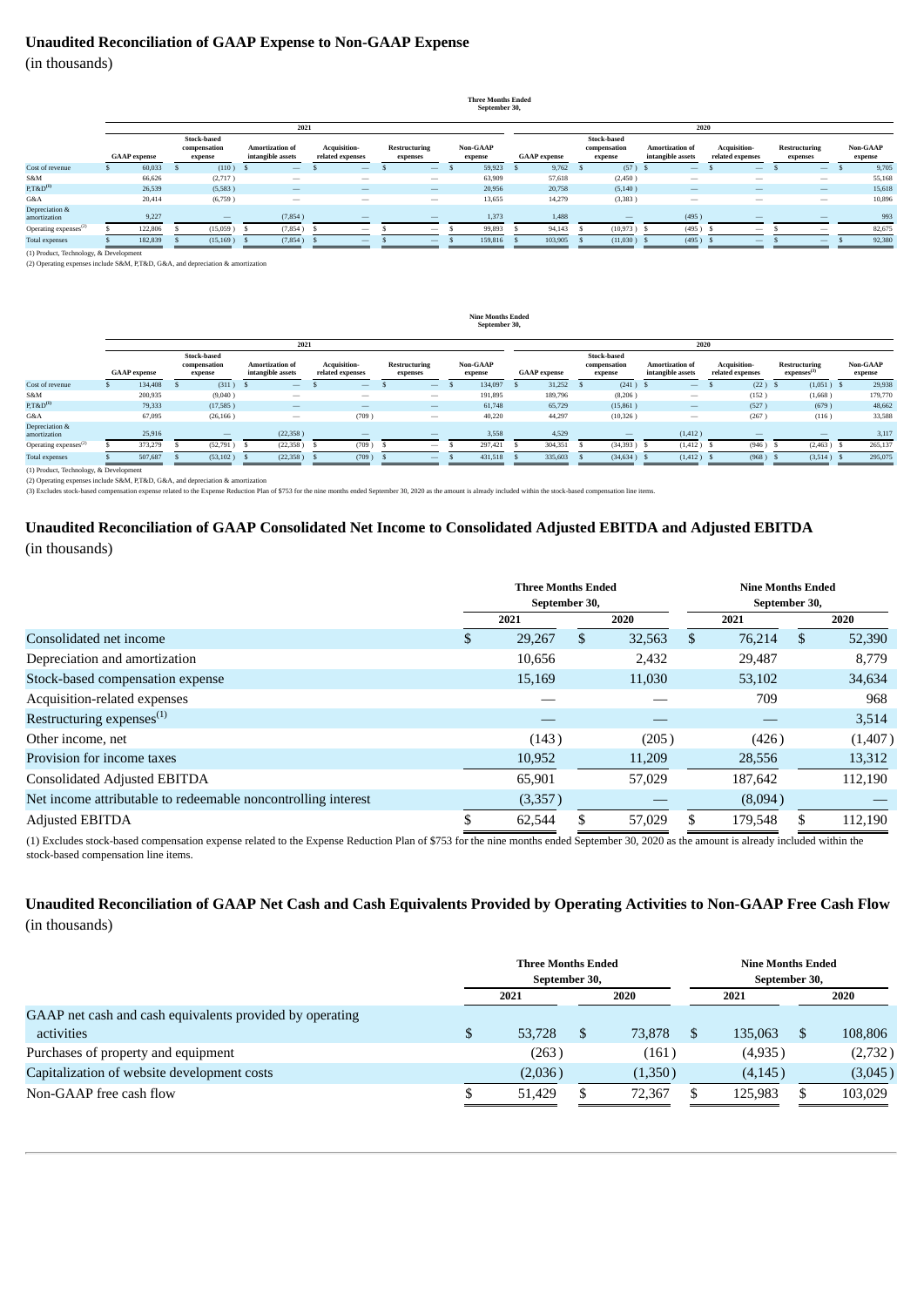#### **Non-GAAP Financial Measures and Other Business Metrics**

To supplement our consolidated financial statements, which are prepared and presented in accordance with Generally Accepted Accounting Principles in the United States (GAAP), we provide investors with certain non-GAAP financial measures and other business metrics, which we believe are helpful to our investors. We use these non-GAAP financial measures and other business metrics for financial and operational decision-making purposes and as a means to evaluate period-to-period comparisons. We believe that these non-GAAP financial measures and other business metrics provide useful information about our operating results, enhance the overall understanding of past financial performance and future prospects and allow for greater transparency with respect to metrics used by our management in its financial and operational decision-making.

The presentation of non-GAAP financial information and other business metrics is not meant to be considered in isolation or as a substitute for the directly comparable financial measures prepared in accordance with GAAP. While our non-GAAP financial measures and other business metrics are an important tool for financial and operational decision-making and for evaluating our own operating results over different periods of time, we urge investors to review the reconciliation of these financial measures to the comparable GAAP financial measures included above, and not to rely on any single financial measure to evaluate our business.

We define Consolidated Adjusted EBITDA as consolidated net income, adjusted to exclude: depreciation and amortization, stock-based compensation expense, acquisition-related expenses, restructuring expenses, other income, net, and the provision for income taxes. We define Adjusted EBITDA as Consolidated Adjusted EBITDA adjusted to exclude net income attributable to the minority interest in acquired entities, adjusted for all prior limitations to Adjusted EBITDA as previously described. We have presented Consolidated Adjusted EBITDA and Adjusted EBITDA because they are key measures used by our management and board of directors to understand and evaluate our operating performance, generate future operating plans, and make strategic decisions regarding the allocation of capital. In particular, we believe that the exclusion of certain items in calculating each of Consolidated Adjusted EBITDA and Adjusted EBITDA can produce a useful measure for period-to-period comparisons of our business.

We define Free Cash Flow as cash flow from operations, adjusted to include purchases of property and equipment and capitalization of website development costs. We have presented Free Cash Flow because it is a measure of the Company's financial performance that represents the cash that the Company is able to generate after expenditures required to maintain or expand our asset base.

We also monitor operating measures of certain non-GAAP items including non-GAAP gross profit, non-GAAP gross margin, non-GAAP expense, non-GAAP operating income, non-GAAP operating margin, non-GAAP consolidated net income, non-GAAP net income attributable to common stockholders, and non-GAAP net income attributable to common stockholders per share. These non-GAAP financial measures exclude the effect of stock-based compensation expense, amortization of intangible assets, restructuring expenses, acquisitionrelated expenses, and net income attributable to redeemable noncontrolling interests. Non-GAAP consolidated net income, non-GAAP net income attributable to common stockholders, and non-GAAP net income attributable to common stockholders per share also exclude the change in tax provision from stock-based compensation expense. Our calculations of non-GAAP net income attributable to common stockholders per share utilize applicable GAAP share counts as included in the accompanying financial statement tables included in this press release. We believe that these non-GAAP financial measures provide useful information about our operating results, enhance the overall understanding of past financial performance and future prospects and allow for greater transparency with respect to metrics used by our management in its financial and operational decision-making.

While a reconciliation of non-GAAP guidance measures to corresponding GAAP measures is not available on a forward-looking basis without unreasonable effort due to, as applicable, the timing, amount, valuation and number of future employee equity awards, and the uncertainty relating to the timing, frequency and effect of acquisitions as well as restructuring and the significance of the resulting acquisition-related expenses, restructuring expenses, or associated income or losses attributable to redeemable noncontrolling interests, we have provided a reconciliation of non-GAAP financial measures and other business metrics to the nearest comparable GAAP measures in the accompanying financial statement tables included in this press release.